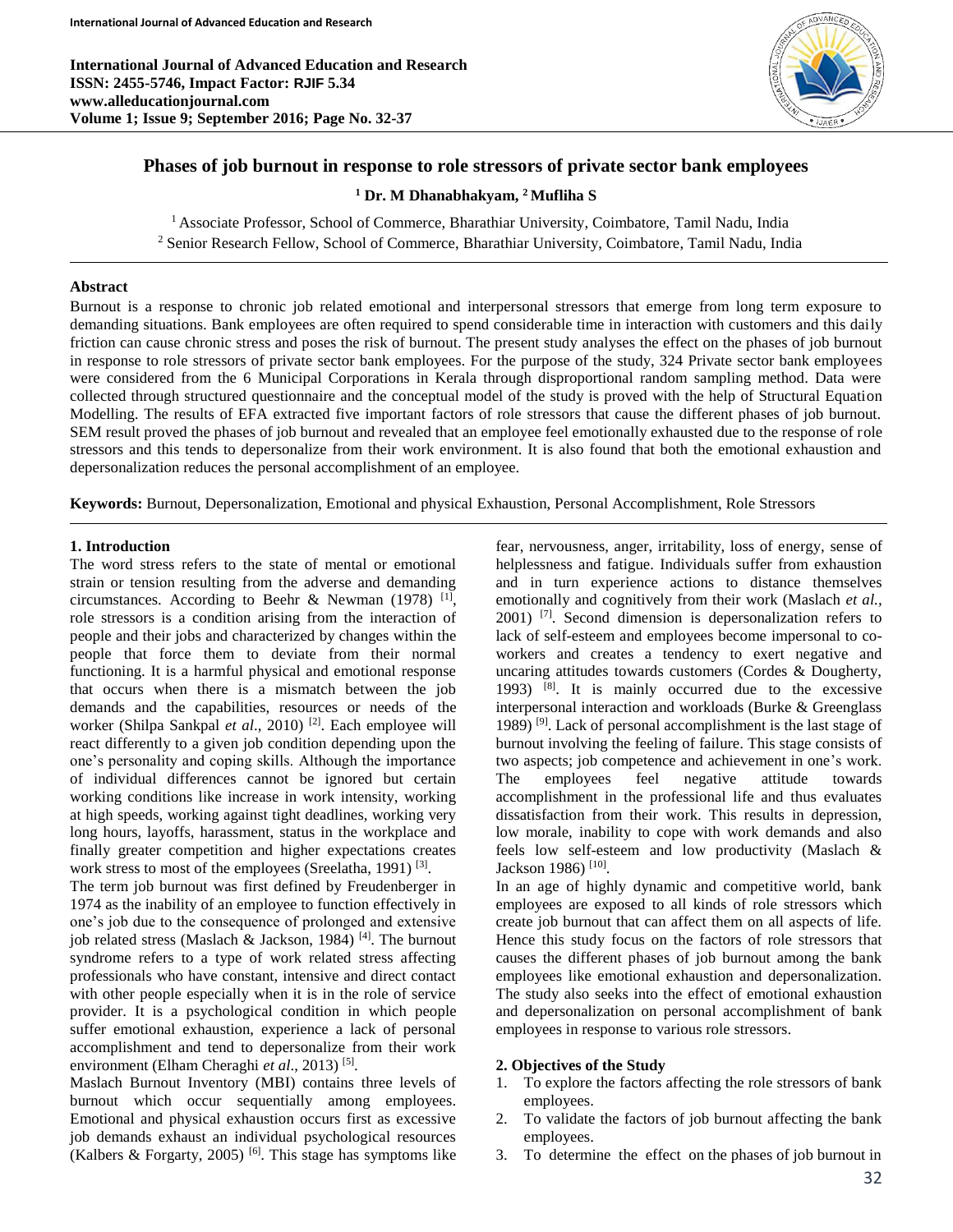response to role stressors of bank employees.

#### **3. Methodology of the Study**

The researcher conducted the study in Private sector Banks in 6 municipal corporations of Kerala state namely Thiruvanathapuram, Kochi, Kozhikode, Kollam, Thrissur and Kannur. The area of the study consists of 15 private sector banks. For the purpose of selecting the banks, researcher fixed the criteria that the bank which is having more than 100 branches in Kerala as per RBI ranking as on 31st March 2016 with regards to total number of branches for each banks in Kerala is considered. Since this study is related to bank employees, such type of ranking given by the RBI is considered to be more appropriate as it describes that top ranked banks have more number of branches and thus they recruit more number of employees. Thus 6 private sector banks were selected for the purpose of the study that fulfils the criteria fixed by the researcher. These selected 6 banks have branches in all 6 municipal corporations in Kerala. The Selected banks are as follows:

*Private sector banks:* Federal bank, South Indian Bank, Catholic Syrian Bank, Dhanalakshmi Bank, HDFC Bank and ICICI bank

The study population of employees of selected 6 private sector banks from 6 municipal corporations in Kerala is 10354. The number of employees are large in number, hence the researcher decided to take the sample of 384 respondents from the study population by adopting the Krejcie and Morgan  $(1970)$ <sup>[11]</sup> table at a confidence level of 95 % and at 5% margin of standard error. The sample size of each bank is

determined on the basis of proportion of its population towards the predetermined sample size of 384 and the researcher considered these samples equally from 6 municipal corporations in Kerala which constitutes 64 bank employees as samples of the study from each municipal corporation. Thus the sampling technique adopted for the study is disproportional random sampling method.

The researcher collected the primary data from the private sector bank employees with the help of structured questionnaire. The Cronbach's alpha for the role stressors scale and job burnout scale is 0.78 and 0.89 respectively that indicates an acceptable reliability of the questionnaire. Thus this study is descriptive as well as casual in nature in the context of perception of bank employees towards different phases of job burnout in response to role stressors. Hence the present study explores the factors affecting role stressors with the help of exploratory factor analysis and confirms the validity of each constructs of job burnout with the help of confirmatory factor analysis. The study also proves the conceptual model of different phases of job burnout in response to role stressors with the help of structural equation modelling.

#### **4. Results of Analysis**

#### *Exploring the factors affecting the role stressors of bank employees*

The exploratory factor analysis (EFA) is used to explore the underlying factors of role stressors of bank employees by applying the principal component method with varimax rotation.

| <b>KMO and Bartlett's Test</b>                           |                    |           |  |  |  |  |  |
|----------------------------------------------------------|--------------------|-----------|--|--|--|--|--|
| Kaiser-Meyer-Olkin Measure of Sampling Adequacy.<br>-892 |                    |           |  |  |  |  |  |
| Bartlett's Test of Sphericity                            | Approx. Chi-Square | 30717.514 |  |  |  |  |  |
|                                                          |                    | 253       |  |  |  |  |  |
|                                                          | Sig.               |           |  |  |  |  |  |

*Source***:** Computed from primary data

The table 1 revealed the results of two tests namely, Kaiser-Meyer-Olkin measure of sampling adequacy and Bartlett's Test of Sphericity to test whether the relationship among the variable is significant or not. Kaiser-Meyer-Olkin measure of sampling adequacy shows the value of test statistic as 0.892, which means the factor analysis for selected variables is

found to be appropriate. Bartlett's Test of Sphericity shows the significant value as 0.000, which means the selected variables are statistically significant and exhibits a high relationship among the variables of role stressors of bank employees.

| <b>Factor</b>                          | <b>Parameters</b>                                                                               | <b>Rotated Factor Loadings</b> |
|----------------------------------------|-------------------------------------------------------------------------------------------------|--------------------------------|
|                                        | am not clear on the scope and responsibility of my job. (RS 13)                                 | .890                           |
|                                        | Several aspects of my work are vague and unclear. (RS 15)                                       | .882                           |
| Factor 1: Role<br>Ambiguity 20.37 % of | My work has not been defined clearly in detail. (RS 16)                                         | .866                           |
| Variance                               | I do not know the priorities in my work. (RS 18)                                                | .856                           |
|                                        | It is not clear to me what I have to do to get ahead. (RS 19)                                   | .851                           |
|                                        | I am uncertain about what I am supposed to accomplish in my work. (RS 20)                       | .849                           |
|                                        | My work tends to interfere with my family life. (RS 3)                                          | .847                           |
|                                        | I have various other interests (social, religious) which remain neglected. (RS 4)               | .796                           |
| Factor 2: Role                         | Many functions that should be a part of my work have been assigned to some other person. (RS 9) | .754                           |
| Conflict $19.91%$ of                   | My work does not allow me to spend enough attention for my family matters. (RS 10)              | .741                           |
| Variance                               | The work I do in the branch is not related to my interest. (RS 11)                              | .716                           |
|                                        | My work responsibilities interfere with extra branch works. (RS 12)                             | .701                           |
|                                        | I experience a conflict between my values and what I have done in my work. (RS 17)              | .699                           |
| Factor 3: Role                         | I am not able to satisfy the conflicting demands of my superiors. (RS 5)                        | .696                           |
| Expectation 17.62 %                    | I am not able to satisfy the conflicting demands of my peer and juniors. (RS 6)                 | .686                           |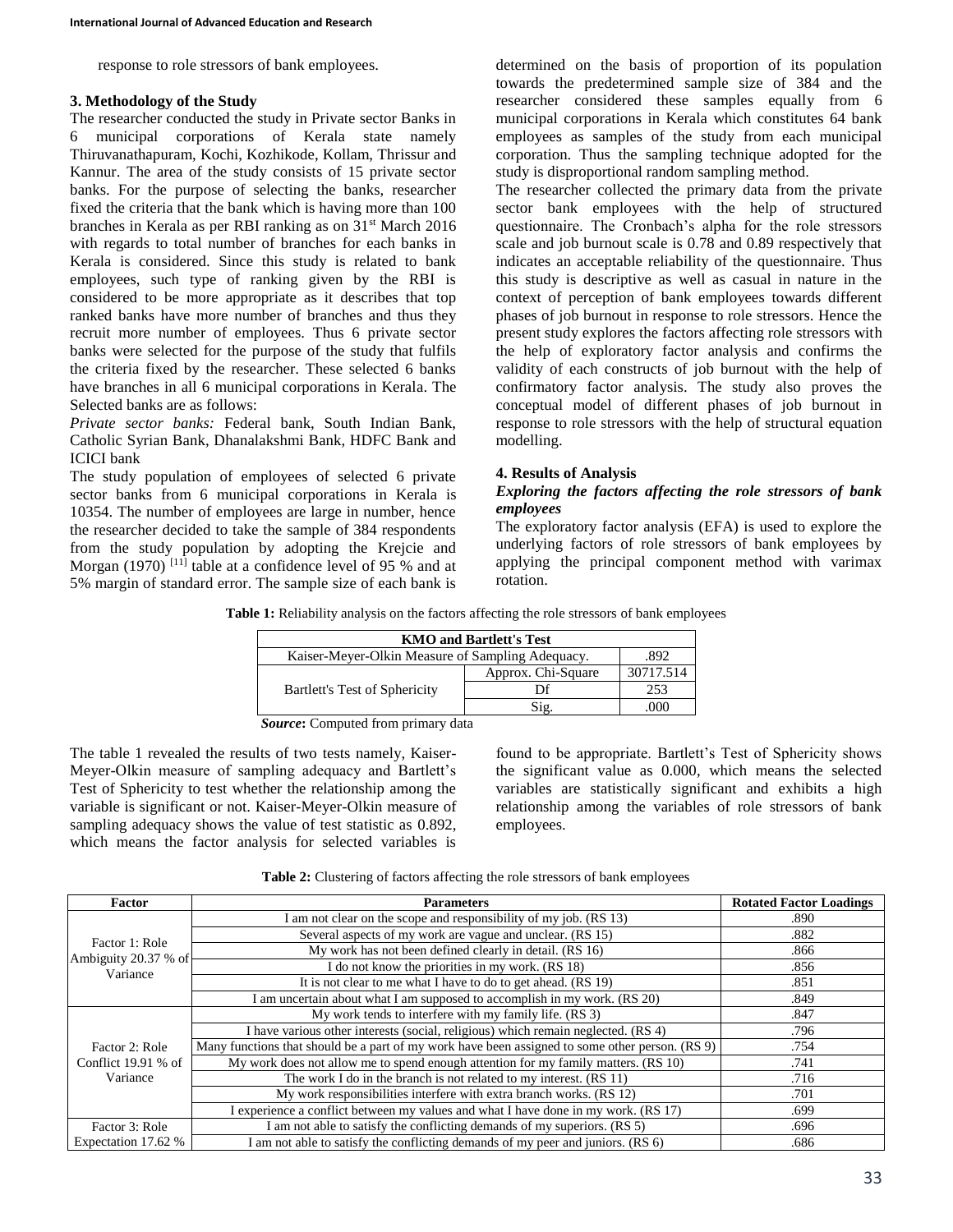| of Variance           | I am not able to satisfy the demands of clients. (RS 7)                                  | .657 |  |  |  |  |  |
|-----------------------|------------------------------------------------------------------------------------------|------|--|--|--|--|--|
|                       | Other staffs in the branch do not give enough attention and spend time with me. (RS 8)   | .570 |  |  |  |  |  |
| Factor 4: Role        | I feel stagnant in my work. (RS 1)                                                       | .869 |  |  |  |  |  |
| Stagnation 15.85 % of | There is very little scope for personal growth in my job. (RS 2)                         | .861 |  |  |  |  |  |
| Variance              | I am not learning enough in my present work for taking up higher responsibility. (RS 14) | .792 |  |  |  |  |  |
| Factor 5: Role        | I feel overburden in my work. (RS 21)                                                    | .579 |  |  |  |  |  |
| Overload 14.88 % of   | I have to do multi-tasking which is very tedious and difficult to manage. (RS 23)        | .565 |  |  |  |  |  |
| Variance              | I have taken pending work to home to complete. (RS 22)                                   | .543 |  |  |  |  |  |
|                       | Total Variance Explained: 88.66 % Variance                                               |      |  |  |  |  |  |

*Source***:** Computed from primary data

The table 2 reveals that out of the 23 parameters of role stressors of bank employees, 5 factors have been extracted and these five factors explain the total variance of role stressors of bank employees to the extent of 88.66 percent. The 6 parameters of role stressors of bank employees RS 13, RS 15, RS 16, RS 18, RS 19 and RS 20 were clustered together as factor 1 (Role Ambiguity) with 20.37 percent variance and then 7 parameters of role stressors of bank employees RS 3, RS 4, RS 9, RS 10, RS 11, RS 12 and RS 17 were grouped as factor 2 (Role Conflict) with variance of 19.91 percent. Another 4 parameters of role stressors of bank employees RS 5, RS 6, RS 7 and RS 8 were constituted as factor 3 (Role Expectation) with 17.62 percent variance and then 3 parameters of role stressors of bank employees RS 1, RS 2 and RS 14 were clustered as factor 4 (Role Stagnation) with 15.85 percent variance and finally 3 parameters of role stressors of bank employees RS 21, RS 23 and RS 22 were clustered as factor 5 (Role Overload) with 14.88 percent variance. It is identified that the loading patterns of the factors suggest a strong association among the parameters and all these variables are found to be contributing to the role stressors of bank employees.

## *Validating the factors of job burnout affecting the bank employees*

Confirmatory Factor Analysis (CFA) is applied to confirm the reliability and validity of the factors of job burnout affecting the bank employees.



**Fig 1:** CFA Measurement Model of Emotional and Physical Exhaustion

| <b>Indices</b>       | CMIN/df |       | GFI   | <b>AGFI</b> | <b>NF1</b> | TL    | CFI   | <b>RMSEA</b> | <b>RMR</b> |       |
|----------------------|---------|-------|-------|-------------|------------|-------|-------|--------------|------------|-------|
| Model<br>Value       | .329    | .154  | 995   | .981        | 996        | 997   | .962  | .029         | .∪J        | .69   |
| Value<br>Recommended | :3.0    | >0.05 | >0.90 | >0.90       | >0.90      | >0.90 | >0.95 | <0.05        | 0.05       | >0.50 |

CFA model for Emotional and Physical Exhaustion yielded a good model fit with acceptable indices of GFI = .995, AGFI = .981, NFI = .996, TLI= .997, CFI = .962, RMSEA = .029, RMR= .031, chi-square = 44.601, CMIN/df = 1.329 and Probability level (p value) = .154 (Anderson and Gerbing  $[12]$ , 1988 Hair et al. <sup>[13]</sup>, 1995, Kline <sup>[14]</sup>, 2005). Average Variance Explained (AVE) of Emotional and Physical Exhaustion is more than 0.5 that shows the construct possesses the convergence validity (Nunally & Bernstein, 1978)<sup>[15]</sup>. It is concluded that the factors loaded for Emotional and Physical Exhaustion is above the prescribed level and thus the construct ensures unidimensionality. Keeping in view the CFA models conducted in the studies of Paré & Tremblay  $(2007)$ <sup>[16]</sup> and Nasurdin, Ahmad, & Lin,  $(2009)$ <sup>[17]</sup>, decided that the factor loading of an item statement must be  $\geq .40$  to be retained in its respective scale whereas, insignificant and negatively significant/insignificant statements (< .40) were removed from their respective scale. Thus it is noted that eight statements of Emotional and Physical Exhaustion such

as EPE1, EPE2, EPE3, EPE4, EPE5, EPE6, EPE7 and EPE8 have been retained in the respective scale as its factor loadings are  $\geq .40$ .



**Fig 2:** CFA Measurement Model of Depersonalization

**Table 4:** Results of Goodness of Fit test for Depersonalization

| <b>Indices</b>       | CMIN/df | D     | GFI   | AGFI  | NFI   | TL.   | CFI   | <b>RMSEA</b>             | <b>RMR</b> |       |
|----------------------|---------|-------|-------|-------|-------|-------|-------|--------------------------|------------|-------|
| Model Value          | 2.214   | 392   | 993   | .981  | .995  | 996   | 960   | .030                     | .038       | ے ب   |
| Value<br>Recommended | :3.0    | >0.05 | >0.90 | >0.90 | >0.90 | >0.90 | >0.95 | $< \hspace{-0.5mm} 0.05$ |            | >0.50 |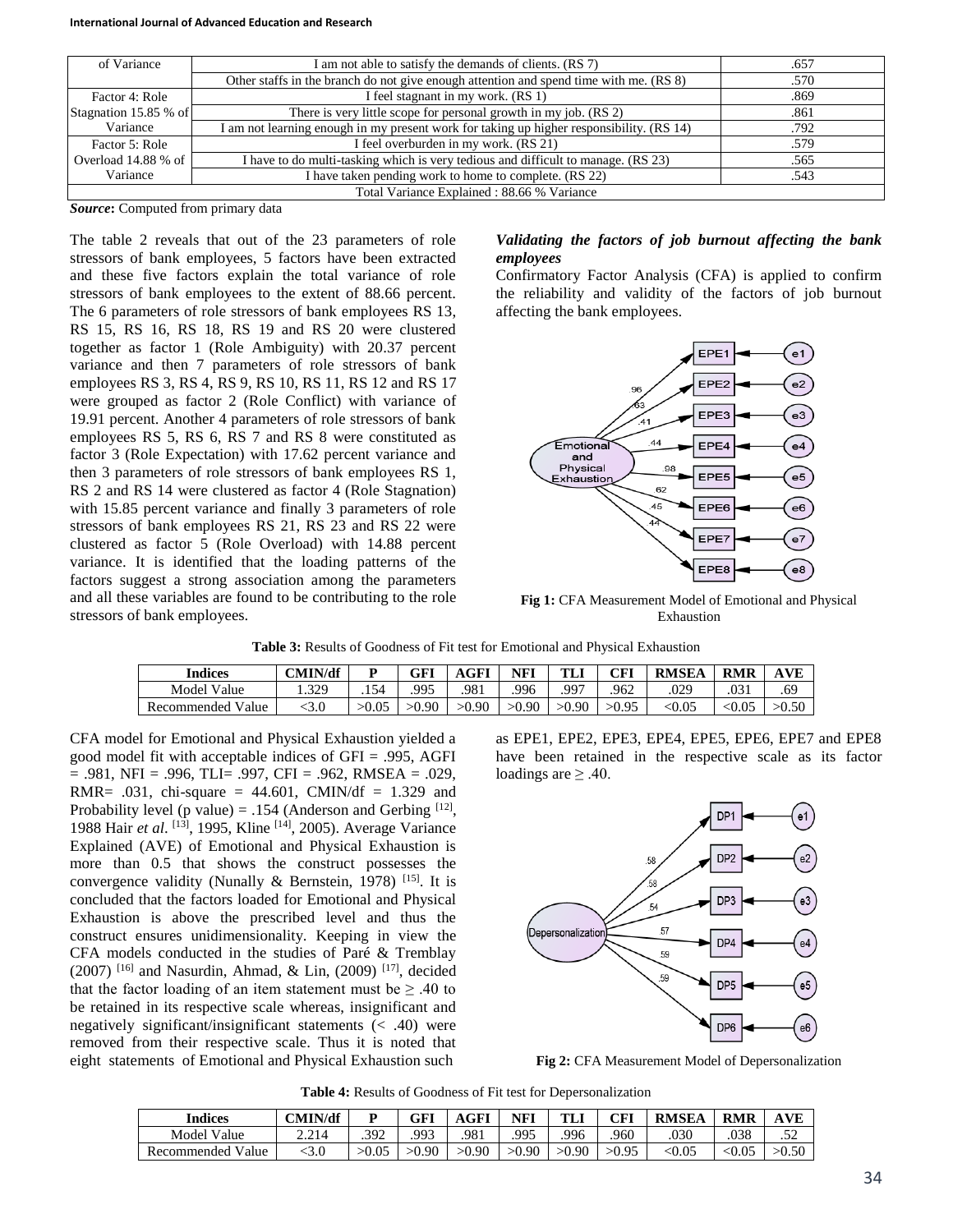CFA model for Depersonalization yielded a good model fit with acceptable indices of GFI = .993, AGFI = .981, NFI = .995, TLI= .996, CFI = .960, RMSEA = .030, RMR= .038, chi-square  $= 42.524$ , CMIN/df  $= 2.214$  and Probability level (p value) = .392. Average Variance Explained (AVE) of Depersonalization is more than 0.5 that shows the construct possesses the convergence validity. It is concluded that the factors loaded for Depersonalization is above the prescribed level and thus the construct ensures unidimensionality. Hence it is noted that six statements of Depersonalization such as DP1, DP2, DP3, DP4, DP5 and DP6 have been retained in the respective scale as its factor loadings are  $\geq .40$ .



**Fig 3:** CFA Measurement Model of Personal Accomplishment

**Table 5:** Results of Goodness of Fit test for Personal Accomplishment

| <b>Indices</b>           | CMIN/df |       | GFI   | AGFI  | NFI   | <b>TL</b> | CFI   | <b>RMSEA</b>             | <b>RMR</b> | AVE   |
|--------------------------|---------|-------|-------|-------|-------|-----------|-------|--------------------------|------------|-------|
| Model Value              | ን 175   | .152  | .983  | 980   | .985  | .986      | .950  | .040                     | .058       | .61   |
| <b>Recommended Value</b> |         | >0.05 | >0.90 | >0.90 | >0.90 | >0.90     | >0.95 | $< \hspace{-0.5mm} 0.05$ | <0.05      | >0.50 |

CFA model for Personal Accomplishment yielded a good model fit with acceptable indices of  $GFI = .983$ ,  $AGFI =$ .980, NFI = .985, TLI= .980, CFI = .950, RMSEA = .040, RMR= .058, chi-square =  $42.524$ , CMIN/df =  $2.125$  and Probability level (p value) =  $.152$ . Average Variance Explained (AVE) of Personal Accomplishment is more than 0.5 that shows the construct possesses the convergence validity. It is concluded that the factors loaded for Personal Accomplishment is above the prescribed level and thus the construct ensures unidimensionality. Hence it is noted that eight statements of Personal Accomplishment such as PA1, PA2, PA3, PA4, PA5, PA6, PA7 and PA8 have been retained in the respective scale as its factor loadings are  $\geq .40$ .

#### *Effect on the phases of job burnout in response to role stressors of bank employees*

Structural Equation modeling (SEM) is applied to prove the conceptual model of the study and it used to measure the effect of independent variables (role stressors) on the dependent variables of job burnout.



**Fig 4:** SEM on the effect of phases of job burnout in response to role stressors

| Indices            | CMIN/df |       | GFI   | AGFI  | <b>NFI</b> | TLI   | CFI   | <b>RMSEA</b> | <b>RMR</b> |
|--------------------|---------|-------|-------|-------|------------|-------|-------|--------------|------------|
| <b>Model Value</b> |         | .302  | .998  | .983  | .997       | 998   | 962   | .019         | .006       |
| Recommended Value  |         | >0.05 | >0.90 | >0.90 | >0.90      | >0.90 | >0.95 | < 0.05       | $0.05$     |

**Table 6:** Results of Goodness of Fit for Structural Equation Model

SEM model yielded a good fit of CMIN/df are 1.214, P value is 0.302, GFI is 0.998, AGFI is 0.983, NFI is .997, TLI is 0.988, CFI is .962, RMESA is 0.019 and RMR is 0.006 (Anderson and Gerbing, 1988; Hair *et al*., 1995; Kline, 2005). These values indicate that the results in respect of validity of the proposed model fall well within the generally accepted

limits. This confirms that the collected data set fits into the proposed structural model. SEM model reveals the factor loadings of role stressors towards the different phases of job burnout such as:

1. If role ambiguity is increased by one percent, then it can be seen that the emotional and physical exhaustion of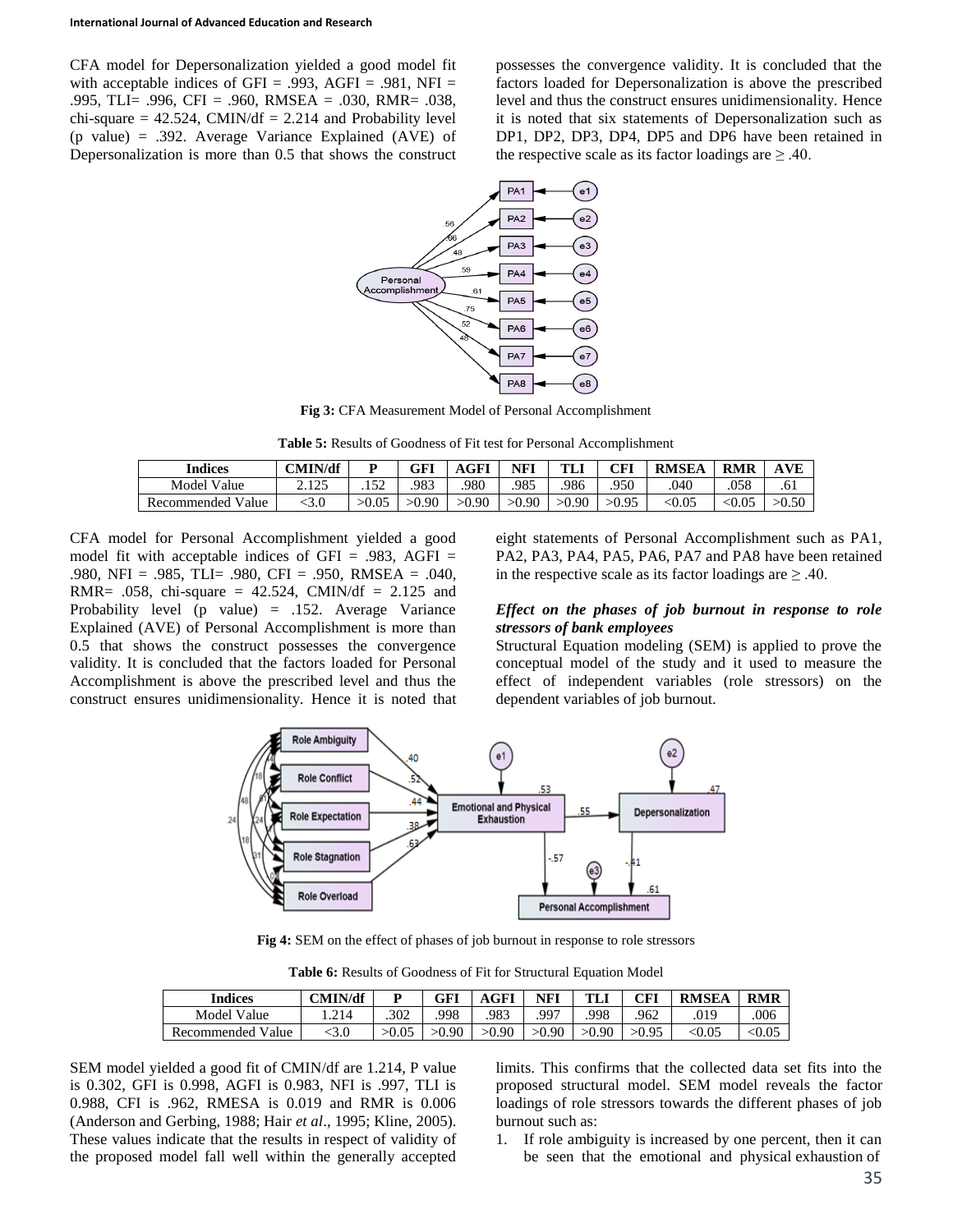private sector bank employees is increased by 0.40.

- 2. If role conflict is increased by one percent, then it can be seen that the emotional and physical exhaustion of private sector bank employees is increased by 0.52.
- 3. If role expectation is increased by one percent, then it can be seen that the emotional and physical exhaustion of private sector bank employees is increased by 0.44.
- 4. If role stagnation is increased by one percent, then it can be seen that the emotional and physical exhaustion of private sector bank employees is increased by 0.38.
- 5. If role overload is increased by one percent, then it can be seen that the emotional and physical exhaustion of private sector bank employees is increased by 0.63.
- 6. If emotional and physical exhaustion is increased by one percent, then it can be seen that the depersonalization of private sector bank employees is increased by 0.55
- 7. If emotional and physical exhaustion is increased by one percent, then it can be seen that the personal accomplishment of private sector bank employees is reduced by 0.57.
- 8. If depersonalization is increased by one percent, then it can be seen that the personal accomplishment of private sector bank employees is reduced by 0.41

SEM model identifies that the role stressors have positive effect on the emotional and physical exhaustion. It is also found that the emotional and physical exhaustion has positive effect on the depersonalization but both the emotional and physical exhaustion and depersonalization have negative effect on the personal accomplishment of bank employees.  $\mathbb{R}^2$ value 0.53 states that the role stressors have 53 percent influence on emotional and physical exhaustion of private sector bank employees.  $R^2$  value 0.47 states that the emotional and physical exhaustion have 47 percent influence on depersonalization of private sector bank employees.  $\mathbb{R}^2$ value 0.61 states that both the emotional and physical exhaustion and depersonalization have 61 percent influence on the personal accomplishment of private sector bank employees.

## **5. Discussion**

The study found that the job burnout is a response to various role stressors such as role ambiguity, role conflict, role expectation, role stagnation and role overload. Role ambiguity is a stressful condition caused by an employee's confusion concerning expectations from the roles and responsibilities in an organization (Low *et al*., 2001) [18] and they will be conducive to the feeling of burnout. Role conflict has been found to be an antecedent of burnout that is being experienced by the employees due to gaps between their organizational needs and customer expectation and it also arises due to which an employee occupies more than one role in the organization (Brief & Aldag, 1976)  $[19]$ . Role expectation is a kind of stress generated by the conflicting demands from superior, subordinates, peers in the organization and from the customers. These may lead to emotional exhaustion and depersonalization among the employees (Radha.R.Sharma, 2007)<sup>[20]</sup>. When an employee gets promotion, he enters into new role but he faces exhaustion and depersonalization due to lack of experience in new role and in turn causes role stagnation which led to severe role stress (Dov Zohar, 1997)<sup>[21]</sup>. High level of role overload is associated with higher levels of job burnout in

which an employee experience an increased work load due to their highly demanding position (Schick *et al.*, 1990)<sup>[22]</sup> in the organization. All these factors contribute to role stressors and job burnout with which an unpleasant situation is arising in the process of interaction between employee and work environment that threatens the person to deviate from the normal functioning (Mulki et al., 2007)<sup>[23]</sup>.

SEM result proved the phases of job burnout and revealed that an employee feel emotionally exhausted due to the response of role stressors and this tends to depersonalize from their work environment. It is also found that both the emotional exhaustion and depersonalization reduces the personal accomplishment of an employee working in a private sector banks (Maslach & Jackson, 1981)<sup>[24]</sup>. Thus burnout is a state of emotional, mental, physical exhaustion caused by excessive and prolonged stress which ultimately creates an imbalance between work and life (Shahnaz Aziz & Jamie Cunningham, 2008)<sup>[25]</sup>.

Thus the study concluded that the Private sector bank employees face high emotional and physical exhaustion and depersonalization due to the excessive interpersonal interactions and workloads and in turn experience actions to distance themselves emotionally and cognitively from their work. This causes a negative attitude towards personal accomplishment in their professional life and thus bank employees feel incompetence and dissatisfaction in their job. Hence it is proved that the *"Job burnout is marked by the persistent feeling of ambiguity, higher role expectation, role conflict, role stagnation and work over load accompanied by the behavioural manifestation of depersonalization and emotional and physical exhaustion which leads to personal inefficacy."*

## **6. References**

- 1. Beehr TA, Newman JE. Job stress, Employee Health and organizational effectiveness: A Facet Analysis, Model and Literature Review. Personnel Psychology 1978; 31:665-669.
- 2. Shilpa Sankpal, Pushpa Negi, Jeetendra Vashistha. Organizational Role stress of employees: Public Vs Private banks. Vidwat the Indian Jornal of Management. 2010; 3(1):4-16.
- 3. Sreelatha P. Stress: A Theoretical Perspective, Stress: Sources, Effects and resolution strategies and stress research, Indian perspective in Organizational stress, Sage Publishing House, New Delhi, 1991, 160-163.
- 4. Maslach C, Jackson SE. Burnout in Organizational Settings, Applied Social Psychology Annual 1984; 5:133-153.
- 5. Elham Cheraghi, Murteza Piri, Yosef Soufi, Vahid Hajilo, Jalil Hajilo. Comparitive study of burnout in different posts and studying its relation with mental health of employees in Tejarat banks of Urmia city. J Basic. Appl. Sci. Res. 2013; 3(2):1276-1280.
- 6. Kalbers LP, Fogarty TJ. Antecedents to Internal Auditor Burnout. Journal of Managerial. 2005; 1:101-118.
- 7. Maslach C, Schaufeli WB, Leiter MP. Job Burnout, Annual Review of Psychology 2001; 52(1):397-422.
- 8. Cordes CL, Dougherty T. A Review and an Integration of Research on Job Burnout. The Academy of Management Review 1993; 18:621-656.
- 9. Burke RJ, Greenglass E. Psychological Burnout among